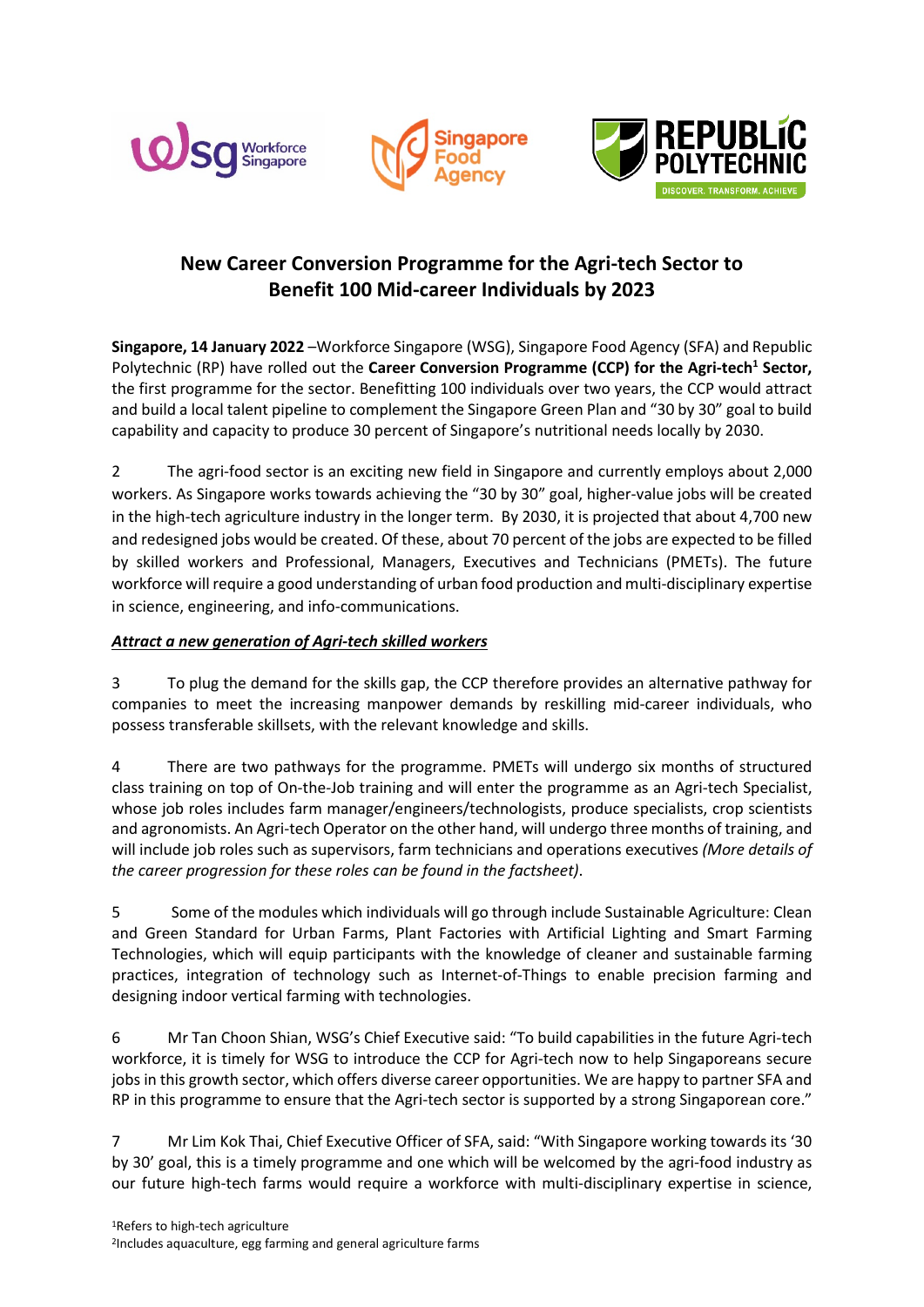engineering, and info-communications. We encourage experienced workers who are keen to join the exciting agri-tech sector to embark on this CCP.

8 Mr Yeo Li Pheow, RP's Principal/Chief Executive Officer said: "As we continue to level up Singapore's food supply resilience, RP is proud to partner WSG and SFA in this CCP to equip our local workforce with the required skillsets to support the burgeoning agri-tech sector. Through this programme, mid-career individuals will be well-placed to embrace new career opportunities and support the nation's 30 by 30 goal as set out in the Singapore Green Plan."

9 As of January 2022, 15 companies have expressed interest in hiring under the CCP. WSG and SFA are monitoring the needs of the agri-food<sup>2</sup> industry and will work with industry partners to explore new CCPs for other sectors within the industry should there be substantial demand.

## **About Workforce Singapore**

Workforce Singapore promotes the development, competitiveness, inclusiveness, and employability of all levels of the workforce. Its key mission is to enable Singaporeans to meet their career aspirations, take on quality jobs at different stages of life, and help enterprises be competitive and manpower lean. Workforce Singapore's focus is on strengthening the Singaporean core and ensuring that Singaporeans are able to have better jobs and careers. Workforce Singapore, in partnership with key stakeholders, also provides support to business owners and companies to enable them to transform and grow, while building a future-ready workforce.

Visit [www.wsg.gov.sg](https://www.ssg-wsg.gov.sg/) for more information.

### **About the Singapore Food Agency**

The Singapore Food Agency (SFA) was formed as a new statutory board under the Ministry of the Environment and Water Resources on 1 April 2019. The SFA brings together food-related functions carried out by the former Agri-Food & Veterinary Authority of Singapore, the National Environment Agency and the Health Sciences Authority.

As the lead agency for food-related matters, SFA's mission is to ensure and secure a supply of safe food for Singapore. SFA works hand-in-hand with the industry and consumers to grow our three "food baskets" – Diversify import sources, Grow local, and Grow overseas, as well as ensure food safety from farm-to-fork. SFA also partners food businesses to strengthen capabilities, tap on technologies to raise productivity, undertake research to develop new lines of business, and catalyse industry transformation to ensure food security.

For more information on SFA, visi[t www.sfa.gov.sg.](http://www.sfa.gov.sg/)

### **About Republic Polytechnic**

The first educational institution in Singapore to leverage the Problem-based Learning approach for all its diploma programmes, Republic Polytechnic (RP) has seven schools and one academic centre offering 36 full-time diplomas in Applied Science, Engineering, Management and Communication, Hospitality, Infocomm, Sports, Health & Leisure, and Technology for the Arts.

RP is committed to nurturing professionals with strong problem-solving capabilities through an innovative and entrepreneurial learning environment, based on a holistic and industry-relevant